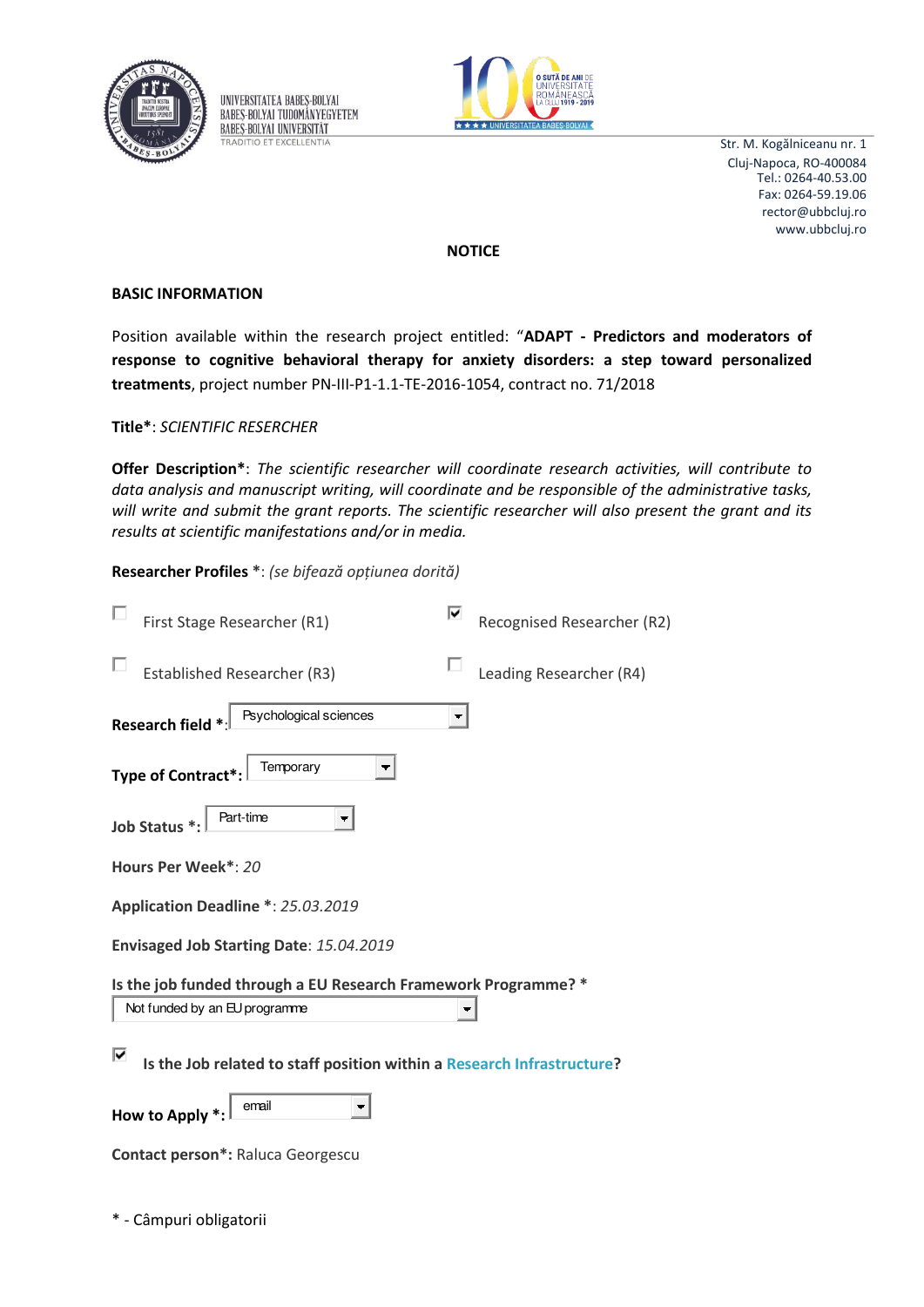**E-mail adress\*:** georgescuraluca.diana@gmail.com

 $\Box$ **Internal Application form needed (.pdf files)** 

**HIRING INFO & WORK LOCATION** 

**Number of positions available\*: 1** 

**Company/Institute\*:** *Baďeș-Bolyai University, Faculty of Psychology and Educational Sciences* 

**Department\*:** *Department of Clinical Psychology and Psychotherapy* 

# **REQUIREMENTS**

**Required Education Level (se completează unul sau mai multe câmpuri, după caz)** 

|                                       | Main Research Field*: Flychological sciences |  |
|---------------------------------------|----------------------------------------------|--|
| $Level*:  $ PhD or equivalent         |                                              |  |
| Main Research Field*:   Please Select |                                              |  |
| Level <sup>*</sup> :   Please Select  |                                              |  |

|  | <b>Skills/Qualifications:</b> |
|--|-------------------------------|
|--|-------------------------------|

#### **Specific Requirements**:

**Required Languages (se completează unul sau mai multe câmpuri, după caz)** 

| Language * | <b>ROMANIAN</b> |  |
|------------|-----------------|--|
| Level*     | Excellent       |  |